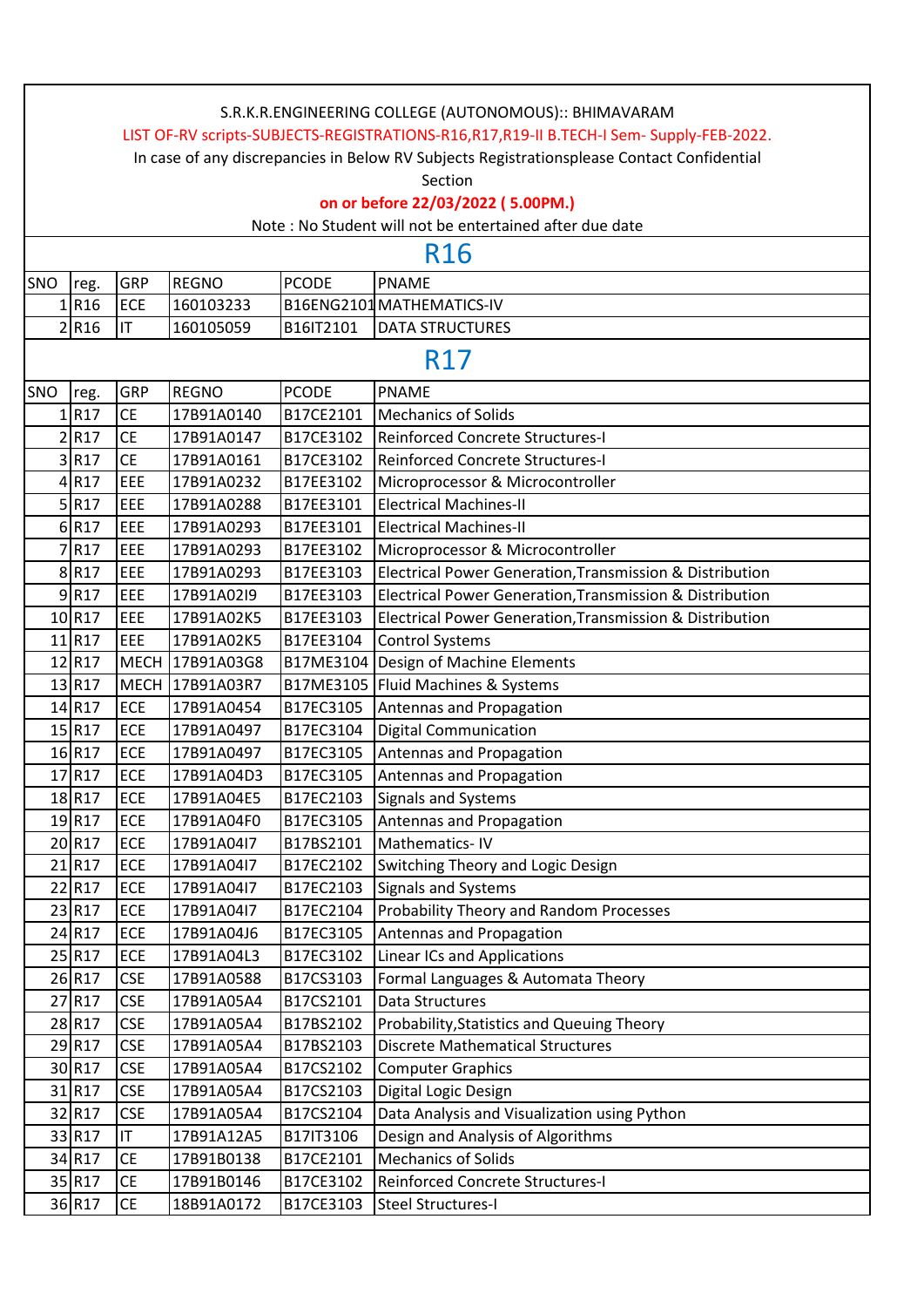| S.R.K.R.ENGINEERING COLLEGE (AUTONOMOUS):: BHIMAVARAM                                      |           |                 |           |                                                          |  |  |
|--------------------------------------------------------------------------------------------|-----------|-----------------|-----------|----------------------------------------------------------|--|--|
| LIST OF-RV scripts-SUBJECTS-REGISTRATIONS-R16,R17,R19-II B.TECH-I Sem- Supply-FEB-2022.    |           |                 |           |                                                          |  |  |
| In case of any discrepancies in Below RV Subjects Registrationsplease Contact Confidential |           |                 |           |                                                          |  |  |
| Section                                                                                    |           |                 |           |                                                          |  |  |
| on or before 22/03/2022 (5.00PM.)                                                          |           |                 |           |                                                          |  |  |
| Note: No Student will not be entertained after due date                                    |           |                 |           |                                                          |  |  |
| 37 R17                                                                                     | <b>CE</b> | 18B91A0172      | B17CE3104 | Geotechnical Engineering-I                               |  |  |
| 38 R17                                                                                     | <b>CE</b> | 18B91A0177      | B17CE3105 | Fluid Mechanics-II                                       |  |  |
| 39R17                                                                                      | <b>CE</b> | 18B91A0187      | B17CE3103 | Steel Structures-I                                       |  |  |
| 40 R17                                                                                     | <b>CE</b> | 18B91A0187      | B17CE3105 | Fluid Mechanics-II                                       |  |  |
| 41 R17                                                                                     | <b>CE</b> | 18B91A01C7      | B17CE3103 | Steel Structures-I                                       |  |  |
| 42 R17                                                                                     | <b>CE</b> | 18B91A01D6      | B17CE2101 | Mechanics of Solids                                      |  |  |
| 43 R17                                                                                     | <b>CE</b> | 18B91A01D6      | B17CE2104 | Surveying-1                                              |  |  |
| 44 R17                                                                                     | <b>CE</b> | 18B91A01F0      | B17CE3103 | Steel Structures-I                                       |  |  |
| 45 R17                                                                                     | <b>CE</b> | 18B91A01F4      | B17CE3105 | Fluid Mechanics-II                                       |  |  |
| 46 R17                                                                                     | <b>CE</b> | 18B91A01F7      | B17CE2101 | <b>Mechanics of Solids</b>                               |  |  |
| 47 R17                                                                                     | <b>CE</b> | 18B91A01G8      | B17CE3103 | Steel Structures-I                                       |  |  |
| 48 R17                                                                                     | <b>CE</b> | 18B91A01G8      | B17CE3105 | Fluid Mechanics-II                                       |  |  |
| 49 R17                                                                                     | EEE       | 18B91A0227      | B17EE3103 | Electrical Power Generation, Transmission & Distribution |  |  |
| 50 R17                                                                                     | EEE       | 18B91A0227      | B17EE3105 | Digital Electronics & Logic Design                       |  |  |
| 51 R17                                                                                     | EEE       | 18B91A0234      | B17EE3105 | Digital Electronics & Logic Design                       |  |  |
| 52 R17                                                                                     | EEE       | 18B91A0248      | B17EE3105 | Digital Electronics & Logic Design                       |  |  |
| 53 R17                                                                                     | EEE       | 18B91A0273      | B17EE3104 | <b>Control Systems</b>                                   |  |  |
| 54 R17                                                                                     | EEE       | 18B91A0284      | B17EE2103 | Electrical Measurements & Instruments                    |  |  |
| 55 R17                                                                                     | EEE       | 18B91A0286      | B17EE3104 | <b>Control Systems</b>                                   |  |  |
| 56 R17                                                                                     | EEE       | 18B91A02I2      | B17EE3104 | <b>Control Systems</b>                                   |  |  |
| 57 R17                                                                                     | EEE       | 18B91A02I3      | B17EE2101 | Network Analysis and Synthesis                           |  |  |
| 58 R17                                                                                     | EEE       | 18B91A02J5      | B17EE3105 | Digital Electronics & Logic Design                       |  |  |
| 59 R17                                                                                     | EEE       | 18B91A02K9      | B17EE3104 | <b>Control Systems</b>                                   |  |  |
| 60 R17                                                                                     | EEE       | 18B91A02L6      | B17EE3102 | Microprocessor & Microcontroller                         |  |  |
| 61 R17                                                                                     | EEE       | 18B91A02M2      | B17EE3104 | Control Systems                                          |  |  |
| 62 R17                                                                                     |           | MECH 18B91A0316 |           | B17ME3105   Fluid Machines & Systems                     |  |  |
| 63 R17                                                                                     |           | MECH 18B91A0346 |           | B17ME2101 Strength of Materials                          |  |  |
| 64 R17                                                                                     |           | MECH 18B91A0346 |           | B17ME3103 Kinematics of Machines                         |  |  |
| 65 R17                                                                                     |           | MECH 18B91A0355 |           | B17ME3104 Design of Machine Elements                     |  |  |
| 66 R17                                                                                     |           | MECH 18B91A0393 |           | B17ME3103 Kinematics of Machines                         |  |  |
| 67 R17                                                                                     |           | MECH 18B91A03B7 |           | B17ME3105   Fluid Machines & Systems                     |  |  |
| 68 R17                                                                                     |           | MECH 18B91A03B7 |           | B17ME3103   Kinematics of Machines                       |  |  |
| 69 R17                                                                                     |           | MECH 18B91A03C2 |           | B17ME2102 Thermodynamics                                 |  |  |
| 70 R17                                                                                     |           | MECH 18B91A03C2 |           | B17ME2104 Metallurgy & Materials Science                 |  |  |
| 71 R17                                                                                     |           | MECH 18B91A03C2 |           | B17ME2105 Advanced Engineering Drawing                   |  |  |
| 72 R17                                                                                     |           | MECH 18B91A03C2 |           | B17ME3104 Design of Machine Elements                     |  |  |
| 73 R17                                                                                     |           | MECH 18B91A03C2 |           | B17ME3103 Kinematics of Machines                         |  |  |
| 74 R17                                                                                     |           | MECH 18B91A03E7 |           | B17ME3106   Industrial Measurements & Metrology          |  |  |
| 75 R17                                                                                     |           | MECH 18B91A03E9 | B17BS2101 | Mathematics-IV                                           |  |  |
| 76 R17                                                                                     |           | MECH 18B91A03E9 |           | B17ME2101 Strength of Materials                          |  |  |
| 77 R17                                                                                     |           | MECH 18B91A03N5 |           | B17ME3105   Fluid Machines & Systems                     |  |  |
| 78 R17                                                                                     |           | MECH 18B91A03Q2 |           | B17ME2101 Strength of Materials                          |  |  |
| 79 R17                                                                                     |           | MECH 18B91A03Q2 |           | B17ME3104 Design of Machine Elements                     |  |  |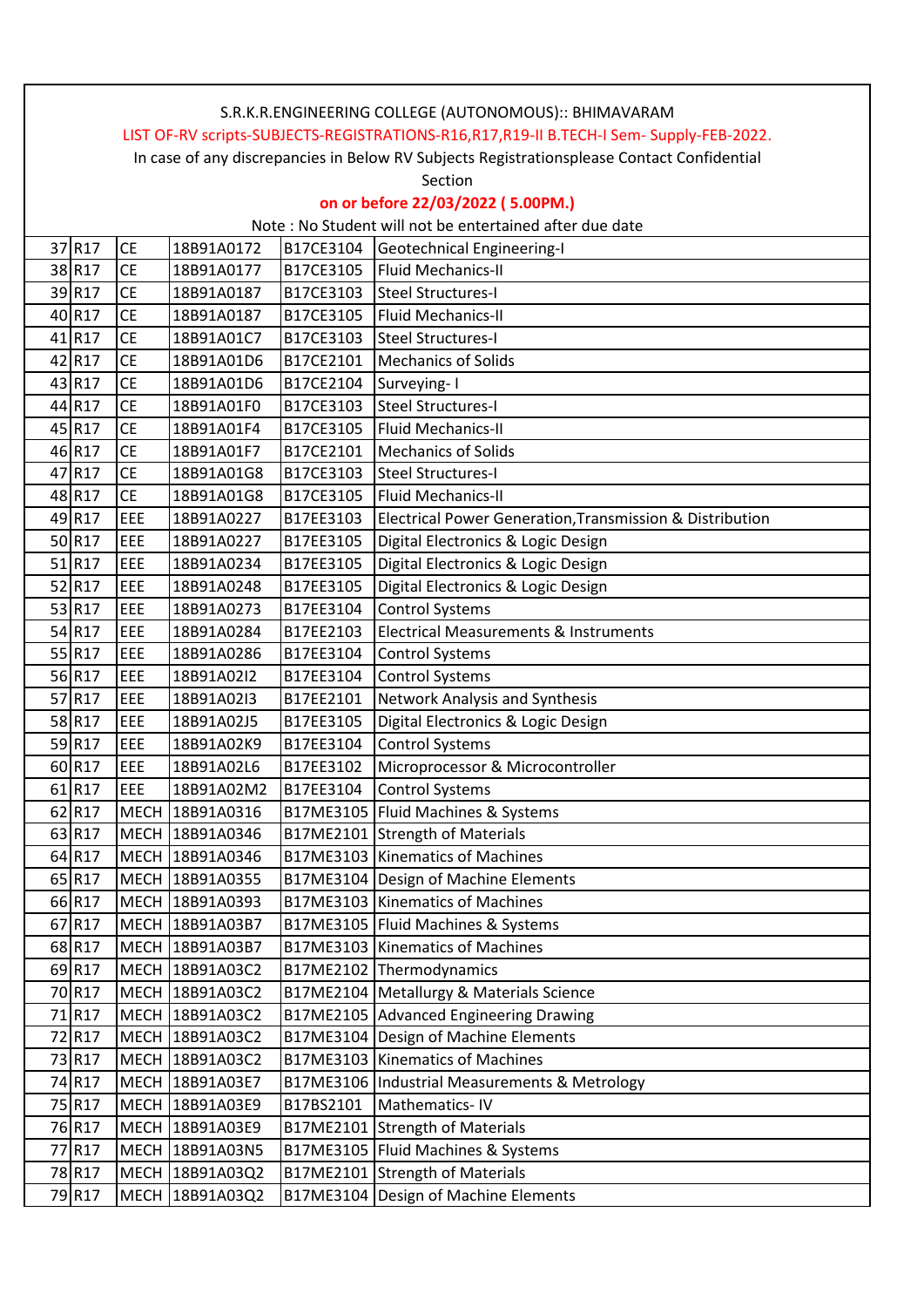|         |                                                                                            |            |                 |              | S.R.K.R.ENGINEERING COLLEGE (AUTONOMOUS):: BHIMAVARAM   |  |  |  |
|---------|--------------------------------------------------------------------------------------------|------------|-----------------|--------------|---------------------------------------------------------|--|--|--|
|         | LIST OF-RV scripts-SUBJECTS-REGISTRATIONS-R16,R17,R19-II B.TECH-I Sem- Supply-FEB-2022.    |            |                 |              |                                                         |  |  |  |
|         | In case of any discrepancies in Below RV Subjects Registrationsplease Contact Confidential |            |                 |              |                                                         |  |  |  |
|         | Section                                                                                    |            |                 |              |                                                         |  |  |  |
|         | on or before 22/03/2022 (5.00PM.)                                                          |            |                 |              |                                                         |  |  |  |
|         |                                                                                            |            |                 |              | Note: No Student will not be entertained after due date |  |  |  |
|         | 80 R17                                                                                     |            | MECH 18B91A03Q2 |              | B17ME3103 Kinematics of Machines                        |  |  |  |
|         | 81 R17                                                                                     |            | MECH 18B91A03R4 |              | B17ME2101 Strength of Materials                         |  |  |  |
|         | 82 R17                                                                                     | ECE        | 18B91A0493      | B17EC2103    | Signals and Systems                                     |  |  |  |
|         | 83 R17                                                                                     | <b>ECE</b> | 18B91A04C9      | B17EC2103    | Signals and Systems                                     |  |  |  |
|         | 84 R17                                                                                     | ECE        | 18B91A04C9      | B17EE2104    | Network Analysis                                        |  |  |  |
|         | 85 R17                                                                                     | ECE        | 18B91A04I2      | B17EC2103    | Signals and Systems                                     |  |  |  |
|         | 86 R17                                                                                     | ECE        | 18B91A04L1      | B17EC3105    | Antennas and Propagation                                |  |  |  |
|         | 87 R17                                                                                     | ECE        | 18B91A04M3      | B17EC2103    | Signals and Systems                                     |  |  |  |
|         | 88 R17                                                                                     | <b>CSE</b> | 18B91A0519      | B17CS3101    | <b>Computer Networks</b>                                |  |  |  |
|         | 89 R17                                                                                     | <b>CSE</b> | 18B91A0519      | B17CS3103    | Formal Languages & Automata Theory                      |  |  |  |
|         | 90 R17                                                                                     | <b>CSE</b> | 18B91A05F9      | B17CS3101    | <b>Computer Networks</b>                                |  |  |  |
|         | 91 R17                                                                                     | ΙT         | 18B91A1204      | B17IT3104    | <b>Operating Systems</b>                                |  |  |  |
|         | 92 R17                                                                                     | IT         | 18B91A1204      | B17IT3106    | Design and Analysis of Algorithms                       |  |  |  |
|         | 93 R17                                                                                     | IT         | 18B91A1254      | B17IT3106    | Design and Analysis of Algorithms                       |  |  |  |
|         | 94 R17                                                                                     | ΙT         | 18B91A1262      | B17IT3104    | <b>Operating Systems</b>                                |  |  |  |
|         | 95 R17                                                                                     | IT         | 18B91A1262      | B17IT3106    | Design and Analysis of Algorithms                       |  |  |  |
|         | 96 R17                                                                                     | ΙT         | 18B91A1267      | B17IT3104    | <b>Operating Systems</b>                                |  |  |  |
|         | 97 R17                                                                                     | IT         | 18B91A1267      | B17IT3106    | Design and Analysis of Algorithms                       |  |  |  |
|         | 98 R17                                                                                     | IT         | 18B91A1269      | B17IT3104    | <b>Operating Systems</b>                                |  |  |  |
|         | 99 R17                                                                                     | IT         | 18B91A1288      | B17IT3104    | <b>Operating Systems</b>                                |  |  |  |
|         | 100 R17                                                                                    | IT         | 18B91A1288      | B17IT3106    | Design and Analysis of Algorithms                       |  |  |  |
| 101 R17 |                                                                                            | ΙT         | 18B91A1296      | B17IT3106    | Design and Analysis of Algorithms                       |  |  |  |
|         | 102 R17                                                                                    | IT         | 18B91A12B7      | B17IT3104    | <b>Operating Systems</b>                                |  |  |  |
|         | 103 R17                                                                                    | IT         | 18B91A12F8      | B17IT3106    | Design and Analysis of Algorithms                       |  |  |  |
| 104 R17 |                                                                                            | <b>ICE</b> | 18B91B0109      | B17CE3105    | Fluid Mechanics-II                                      |  |  |  |
|         | 105 R17                                                                                    | <b>CE</b>  | 18B91B0121      | B17CE3103    | <b>Steel Structures-I</b>                               |  |  |  |
|         | 106 R17                                                                                    | <b>CE</b>  | 18B91B0121      | B17CE3105    | Fluid Mechanics-II                                      |  |  |  |
|         | 107 R17                                                                                    | CE         | 18B91B0142      | B17CE3101    | <b>Structural Analysis-II</b>                           |  |  |  |
|         | 108 R17                                                                                    | <b>CE</b>  | 18B91B0142      | B17CE3103    | <b>Steel Structures-I</b>                               |  |  |  |
|         | 109 R17                                                                                    | <b>CE</b>  | 18B95A0120      | B17CE3101    | <b>Structural Analysis-II</b>                           |  |  |  |
|         | 110 R17                                                                                    | <b>CE</b>  | 18B95A0120      | B17CE3102    | Reinforced Concrete Structures-I                        |  |  |  |
|         | 111 R17                                                                                    | ECE        | 18B95A0405      | B17EC2103    | Signals and Systems                                     |  |  |  |
|         | 112 R17                                                                                    | ECE        | 18B95A0419      | B17EC2103    | <b>Signals and Systems</b>                              |  |  |  |
|         | 113 R17                                                                                    | ECE        | 18B95A0419      | B17EC2104    | Probability Theory and Random Processes                 |  |  |  |
|         | 114 R17                                                                                    | <b>CSE</b> | 18B95A0525      | B17CS3103    | Formal Languages & Automata Theory                      |  |  |  |
|         | 115 R17                                                                                    | ECE        | 19B95A0406      | B17EC2103    | Signals and Systems                                     |  |  |  |
|         | 116 R17                                                                                    | <b>CE</b>  | 19B95B0103      | B17CE3101    | <b>Structural Analysis-II</b>                           |  |  |  |
|         | <b>R19</b>                                                                                 |            |                 |              |                                                         |  |  |  |
| SNO     | reg.                                                                                       | GRP        | <b>REGNO</b>    | <b>PCODE</b> | <b>PNAME</b>                                            |  |  |  |
|         | 1R19                                                                                       | <b>CE</b>  | 19B91A0179      | B19CE2102    | <b>Fluid Mechanics</b>                                  |  |  |  |
|         | 2 R <sub>19</sub>                                                                          | EEE        | 19B91A02F1      | B19EC2101    | <b>Electronic Devices and Circuits</b>                  |  |  |  |
|         | 3 R19                                                                                      | EEE        | 19B91A02F1      | B19EE2102    | Network Analysis and Synthesis                          |  |  |  |
|         |                                                                                            |            |                 |              |                                                         |  |  |  |